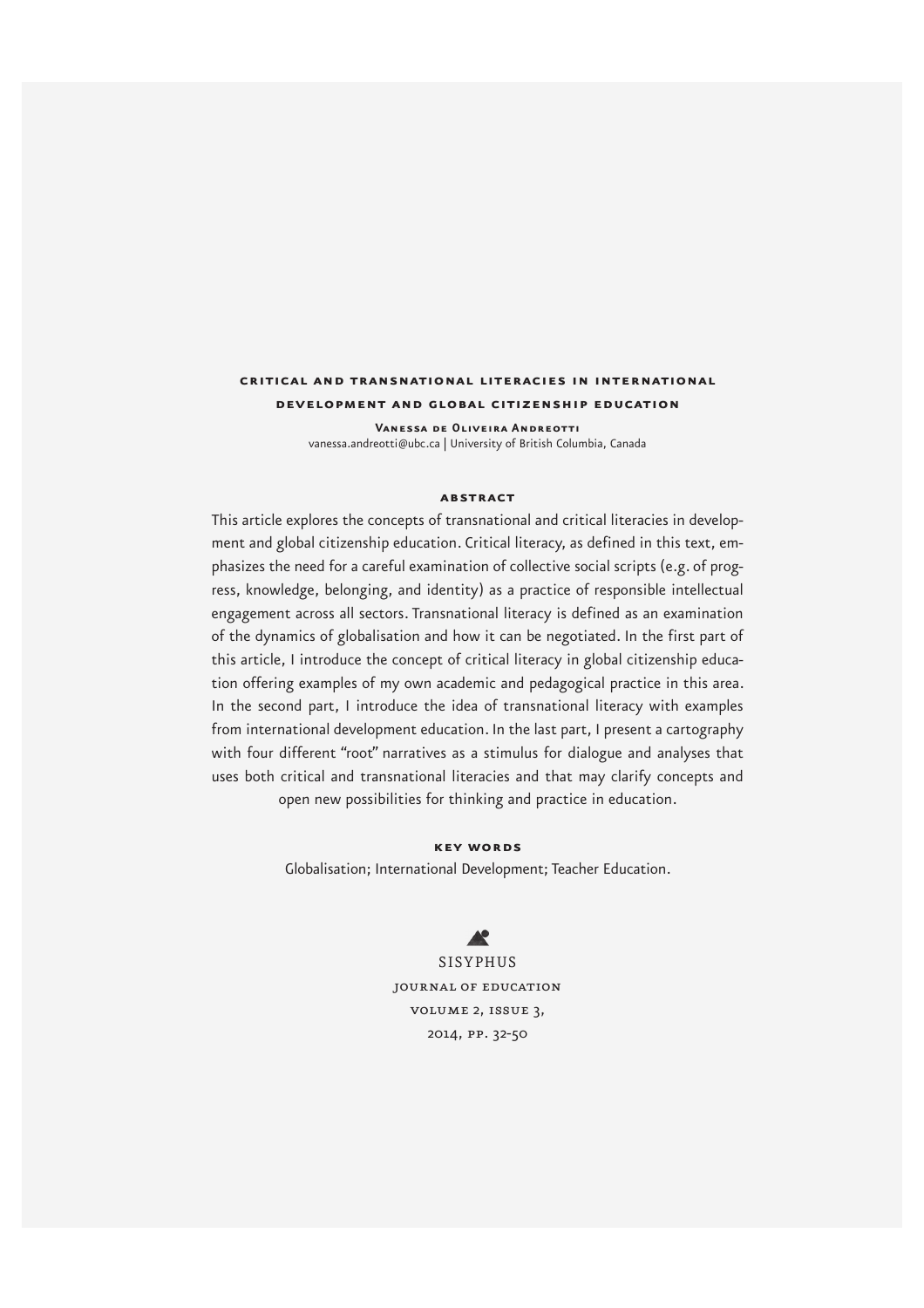# Critical and Transnational Literacies in International Development and Global Citizenship Education

*Vanessa de Oliveira Andreotti* 

## INTRODUCTION

Responsible education in current "global times" requires a deeper understanding of the social, cultural, economic and historical forces and flows that connect peoples, places, spaces and world views, and of the difficulties of intervening in complex and dynamic systems. When that is missing, educational outcomes tend to unintentionally reproduce unequal relationships between dominant and marginalised populations, simplistic rationalizations of inequality, and instrumental and ethnocentric imaginaries of global citizenship, diversity and social responsibility. This article aims to engage readers in analyses, reflections and mapping exercises related to the ethics of educating about/for global citizenship and international development. In the first part of this article, I introduce the concept of critical literacy in global citizenship education offering examples of my own academic and pedagogical practice in this area. In the second part, I introduce the idea of transnational literacy with examples from international development education. In the last part, I present a cartography with four different "root" narratives as a stimulus for dialogue and analyses that uses both critical and transnational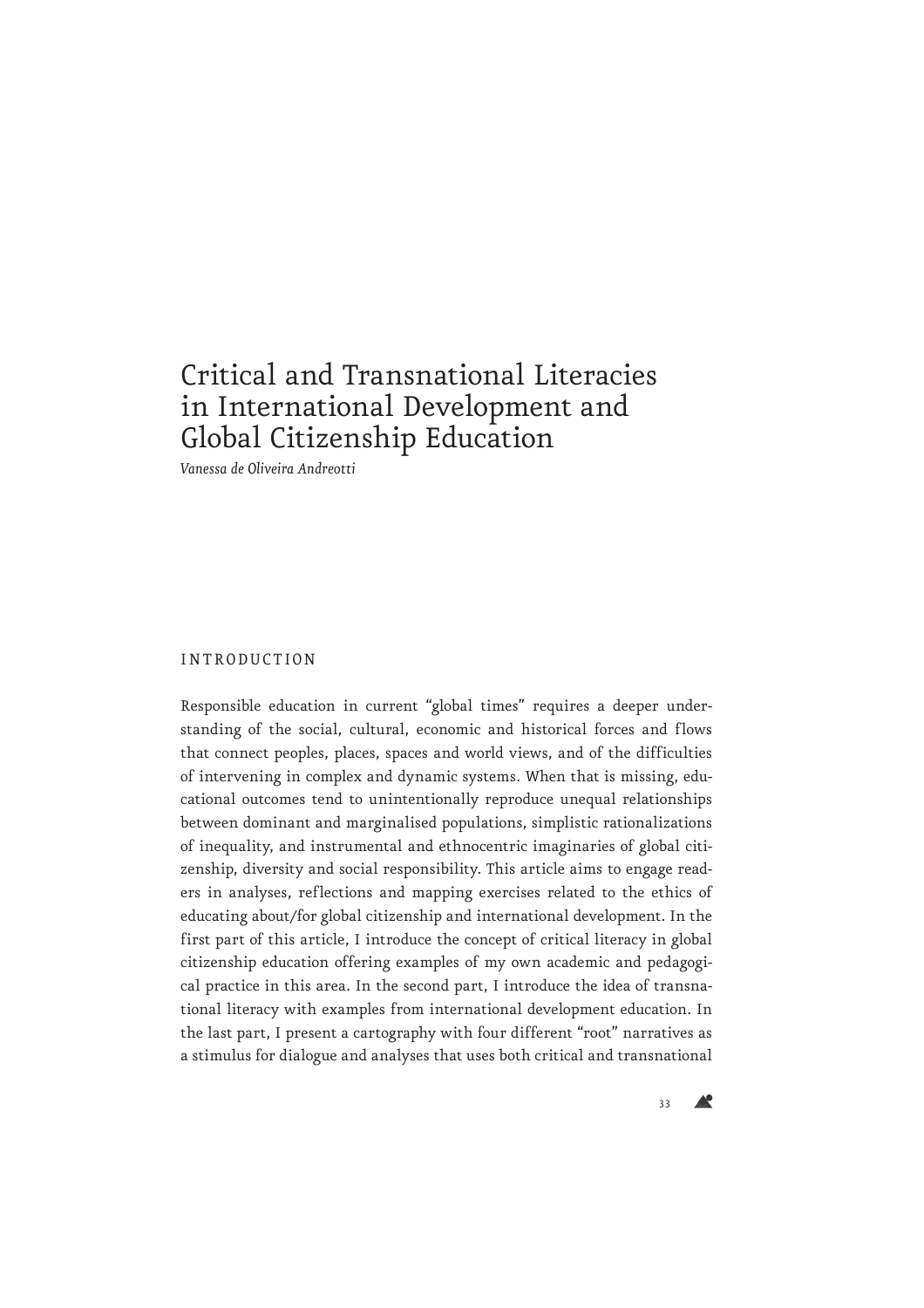literacies and that may clarify concepts and open new possibilities for thinking and practice in education.

#### CRITICAL LITERACY

*Critical Literacy: Theories and Practices* is the title of an academic open access journal I founded with Lynn Mario de Souza in 2006. When we first started the journal we were aware that different groups in education used the term in different ways, which is evident in the wide variety of articles we have received and published so far. Therefore, as an editor, I have used a very open and general definition of the term as 'an educational practice that emphasizes the connections between language, knowledge, power and subjectivities'. Authors have traced the origins of the term to different sources and associated critical literacy with different traditions, including critical pedagogy (e.g. Paulo Freire), the New/Multi-Literacies group (e.g. Brian Street), discourse analysis (e.g. Norman Fairclough), and poststructuralism and postcolonial studies (e.g. Michel Foucault and Edward Said). The way I use critical literacy in my own work has been informed by the latter, drawing particularly on the work of Gayatri Spivak (see Andreotti, 2014). In this article, I intend to outline some of the ways I have used this concept in research and teacher education related to international development and global citizenship education as a strategy of examining the politics of knowledge production and the limits and possibilities of different knowledge systems.

In the article *Soft versus Critical Global Citizenship Education* (Andreotti, 2006), drawing on the works of Dobson (2006) and Spivak (2004) (see also Andreotti, 2007, 2011a), I stated that there were at least two common trends in educational initiatives that promoted concern for others (especially distant others). The first was based on the idea of a common humanity and a single idea of progress. I represented it as a "soft" approach to global citizenship and development education. The second was based on the idea of justice, complicity in harm, and multiple ideas of progress. I represented it as a critical approach to global citizenship and development education. I argued that "soft" approaches based on a modernist understanding of linear time, progress and development, although productive in certain contexts, tended to close down the possibility of more critical approaches, particularly of approaches that offered alternative ways to conceptualize development, knowledge and solutions from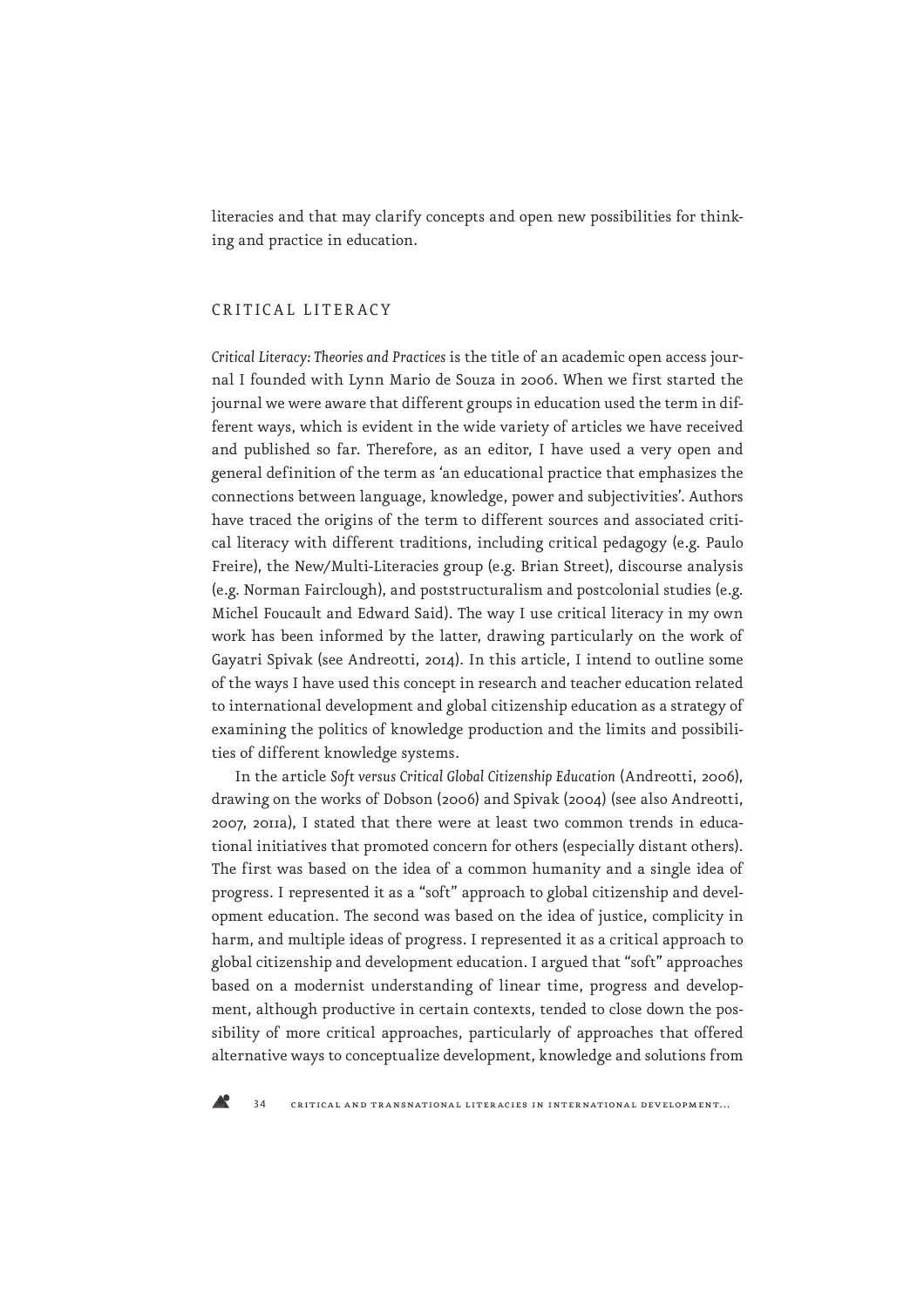the perspective of historically subjugated peoples (see also Bourn, 2011; Bryan & Bracken, 2011; Martin, 2011). I asserted that "critical literacy" as an educational practice that critically examines origins and implications of assumptions as well as other possibilities for signification, could be a viable way to start to address this problem.

The conceptualization of critical literacy I used in that article combines questions within two orientations. The first orientation challenges imbalances in power and representation. This can be illustrated in questions such as: who decides (something is true or ideal), in whose name and for whose benefit? The second orientation challenges the notion that meaning is objective and self-evident. It emphasizes the social, cultural and historical "construction" of realities and highlights the limits and blind edges of any system of signification, promoting openness to suppressed knowledge and subjectivities and to what is unknown. This orientation is illustrated in questions such as: where is this understanding coming from (in terms of collective "root" narratives), where is it leading to (in terms of social, cultural, political and environmental implications), and how can this be thought "otherwise" (what possibilities of signification have been "forgotten" in this context)?

Within the multiplicity of critical literacy traditions, this approach differs slightly from critical engagements based on other orientations. Cervetti, Pardales and Damico (2001), for example, establish a distinction between traditional reading, critical reading and critical literacy, emphasizing that each orientation of "reading critically" will result in different questions being asked. Using their framework, I illustrate these differences through the scenario of a teacher and a student in a classroom, where the teacher is telling the student he needs schooling in order to "be somebody in life". Within their framework, a traditional form of reading would enable "decoding" questions such as: what did the teacher say, how did she substantiate her arguments, is what she said true or false? A critical form of reading would look further into the context and political framework of the scenario: where was this school, when did it happen, what was the socio-economic situation of the teacher and student, what was the motivation and political orientation of the teacher, what power relations are reproduced in the teacher's statement, how did the teacher's views affect the student and his/her family? A critical literacy approach would focus on the production of knowledge/power and enable questions like: who decides what "being somebody" means, in whose name for whose benefit (then and now), how do we come to think about the ways we do,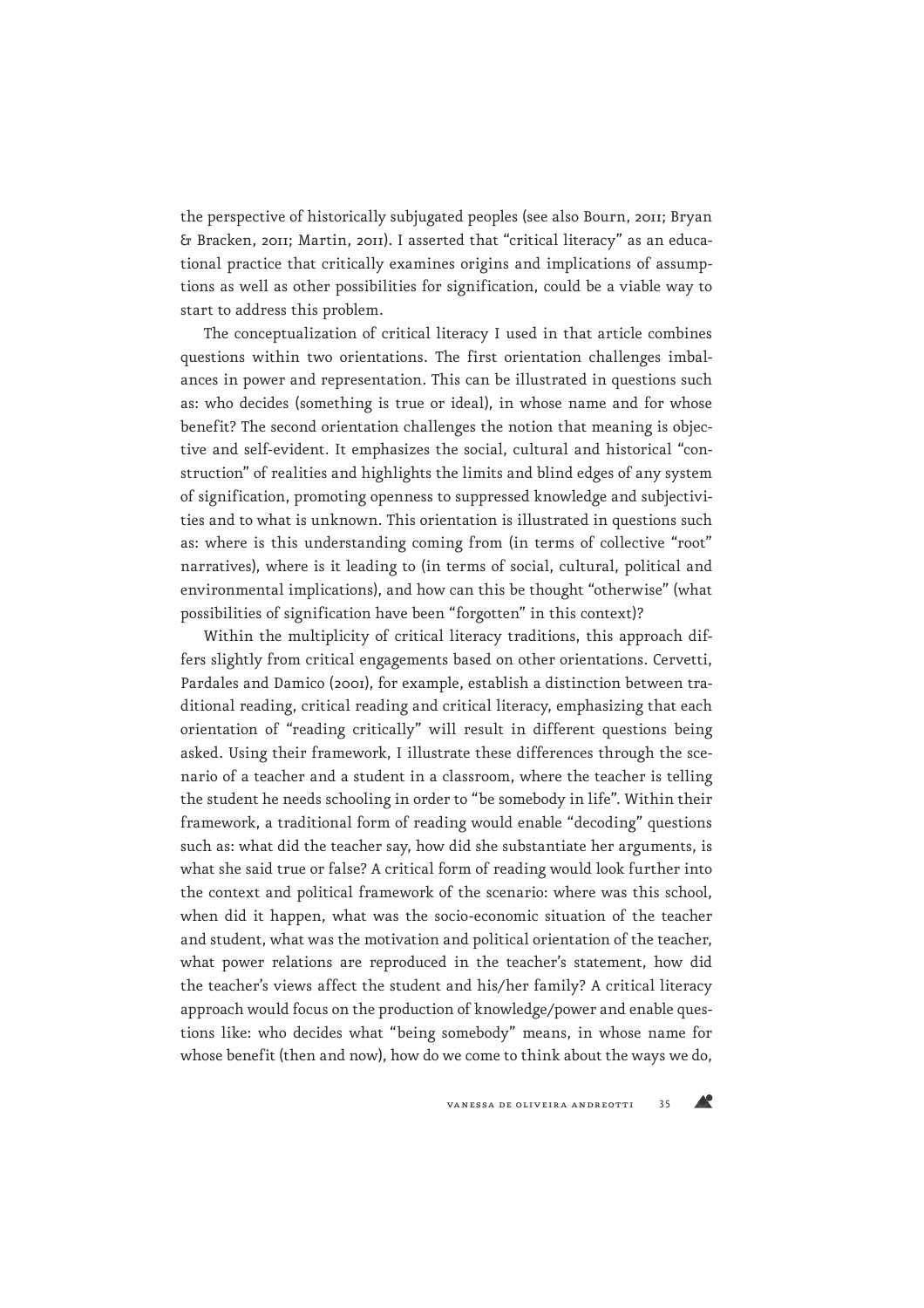who makes choices about understandings of reality, whose interests are represented in these choices, who benefits or loses with them, what choices are forgotten, how do people in different contexts understand the idea of "being somebody"?

I usually emphasize a strategic distinction between reflexivity and reflection in the practice of critical literacy in teacher education. "Reflection on practice" in teacher education has been mainstreamed as a form of thinking that looks at individual processes of meaning and decision making in order to improve educational practice amongst teachers. I suggest the term self-reflexivity to contrast the practice of reflection (thinking about individual journeys and assumptions), to the practice of tracing *individual* assumptions to *collective* socially, culturally and historically situated "stories" with specific ontological and epistemological assumptions that define what is real, ideal and knowable (i.e. "root" narratives). This highlights that possibilities for thinking available to individuals, and individual 'choices' are never completely "free", "neutral" or only "individual", as the things we say, think and do are conditioned (but not necessarily determined) by our contexts (see Andreotti, 2010a, 2010b). Self-reflexivity also challenges the assumption of the self-evident subject the idea that there is a direct correlation between what we say, what we think and what we do. It draws attention to the complex constitution of subjectivities, to the interdependence of knowledge and power, and to what is sub- or un-conscious in our relationships with the world.

I have used the metaphor of a three-layered cake (see figure 1) to illustrate these differences. At the top layer there is "what we say, what we think and what we do", which are generally perceived to be directly related. A "Cartesian" understanding of subjects states that we say exactly what we think and that we can describe objectively exactly what we do. However, our capacity to describe what we think is limited by what can be said: what is appropriate and intelligible to both ourselves and to others (e.g. we can think things that are not appropriate to say in specific contexts, or that we cannot articulate, acknowledge, or make sense of). Our capacity to describe what we do is limited by what we can notice and by what we want to present to others (e.g. we can say we are open and flexible, but fail to notice that we act in a contradictory way). This recognition of the limits of language is part of critical literacy practices.

The second layer of the cake is that of individual experiences. It acknowledges that what we say, think and do are based on our individual journeys in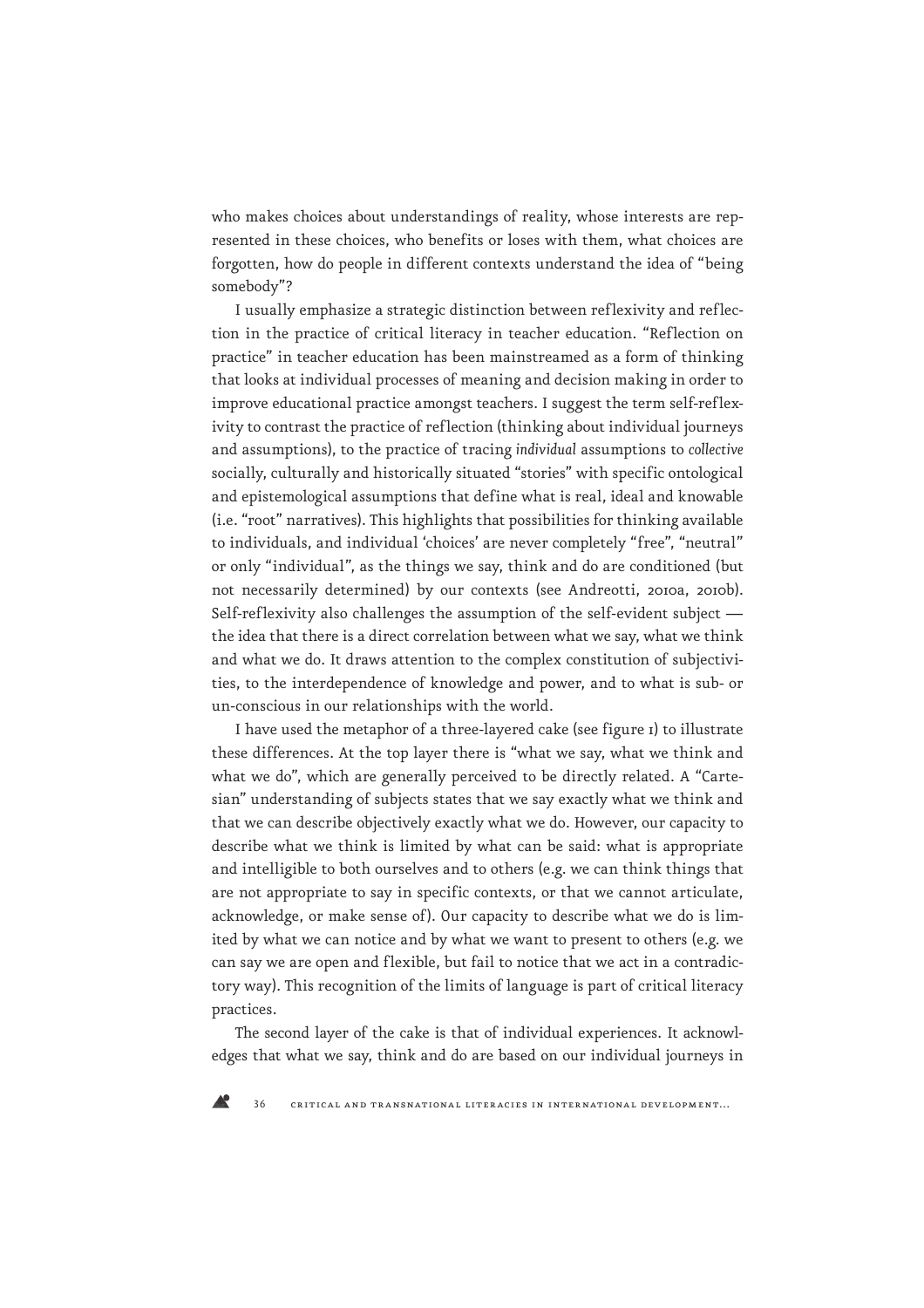

figure 1 — awareness, reflection and reflexivity.

multiple contexts. They are rooted in our unique "baggage" of concepts and traumatic, inspiring and ordinary learning experiences and dependent upon what we have been exposed to. The third layer of the cake recognizes that our experiencing and interpretation of these experiences are conditioned by collective referents grounded in the languages we have inherited to "make sense" of reality and communicate with others. These languages have specific criteria for what counts as real (ontology), what can be known and how (epistemology), where is "forward" and how to get there (teleology/methodology). These collective criteria are socially, culturally and historically "situated" — they depend on a group's social, cultural and historical background and therefore they change (slowly) over time, as contexts change and criteria of different groups intersect and contradict each other. Therefore, there is always diversity within a group of same criteria, as things are never static, but there is also always a dominant set of criteria that represents the "common sense" of a group or groups. I suggest that an analysis of the first layer could be named "selfawareness", an analysis of the second layer "self-reflection" and an analysis of the third, "self-reflexivity". All three are important for development education.

In order to address some of the pedagogical challenges of introducing this conceptualization of critical literacy in the classroom context in my work as a teacher educator, I created a matrix of the relationship between knowledge, power, the construction of realities in the classroom, and ideas about the control of pedagogical outcomes (see Andreotti & Souza, 2008). I illustrate this matrix with examples from development education, as the practice of critical literacy in this area, is sometimes accused of either "indoctrinating" or "paralysing" learners (see Vare & Scott, 2007 for a similar discussion on Education for Sustainable Development). Critical literacy is perceived to indoctrinate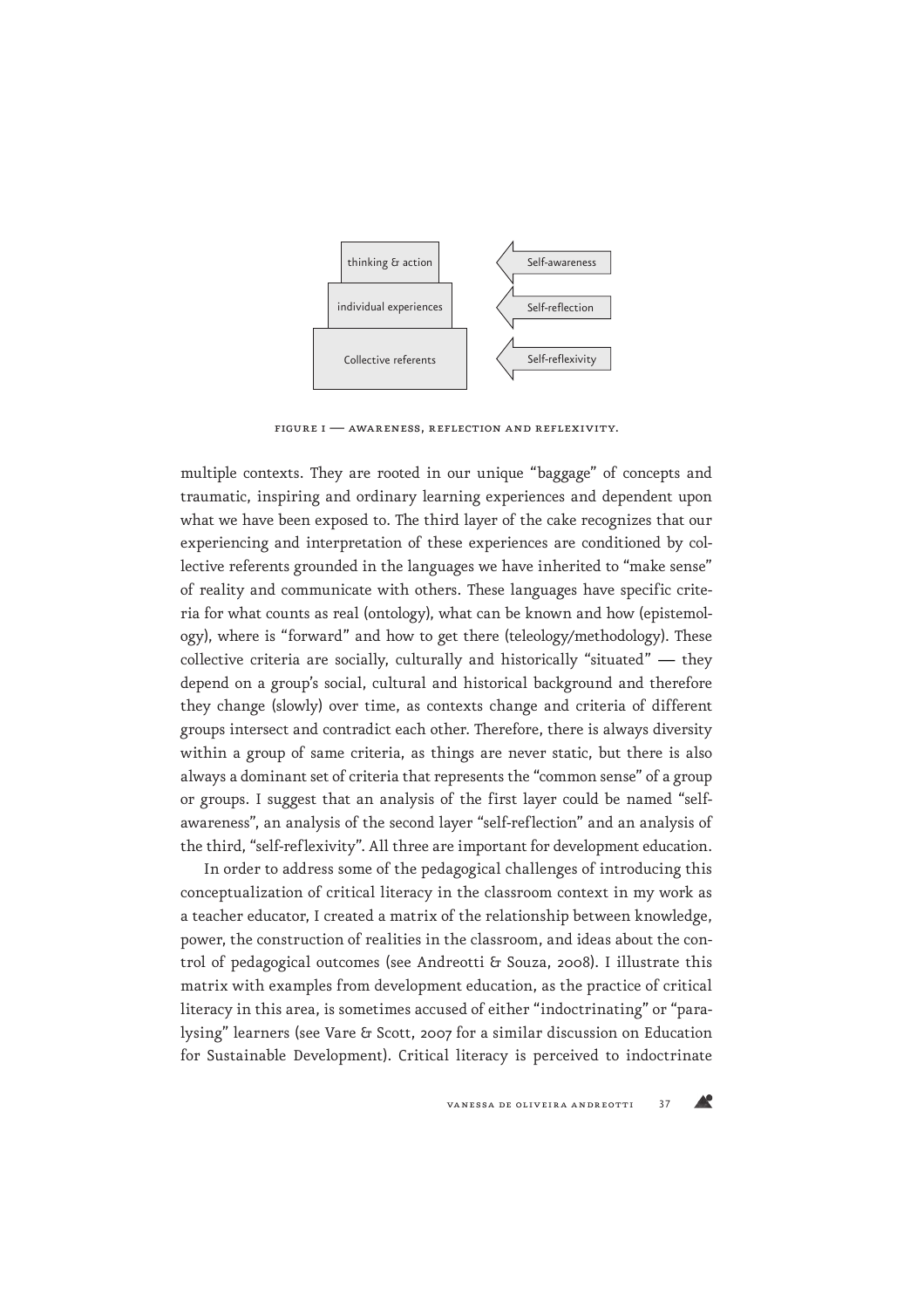learners when a specific critical analysis of injustice and position on justice are presented as the only morally justifiable path. Critical literacy is perceived as paralyzing learners in questioning everything, when it emphasizes a multiplicity of perspectives, the limits of knowledge and the complexity and context dependency of positions on justice. Thus, the matrix helps think through these issues and present these perceived problems as part of a more general discussion on the role of education. This matrix combines two ways of thinking about education (i.e. "think as I do and do as I say" and "think for yourself and choose responsibly what to do") and two ways of thinking about knowledge (i.e. "there is one right answer independent of context" and "answers are socially constructed and context dependent").

Therefore, there are (at least) four different possibilities for thinking and action. The first possibility is *think as I do, do as I say, there is only one right answer*. The example from development education I use is a quote from a teacher: "I teach my students that people in poorer countries lack technology, education and proper work habits. I make sure my students understand that we have a moral obligation to help them by providing assistance through charity and expertise". The second possibility is *think for yourself and choose responsibly what to do, but there is only one right answer*, which is illustrated in the quote: "I teach my students that they need to be critical thinkers — to separate facts from opinions and to search for impartial, objective information to construct their arguments. I believe rational and scientific thought is the only way to achieve a just and prosperous society". The third possibility is *answers are context dependent, but in my class, you should think as I do and do as I say*, illustrated in: "I teach my students that textbook history is always told from the point of view of the winners and that the perspective of the oppressed peoples are seldom promoted. So, I teach my students the perspective of the oppressed. I want them to be willing to fight for social justice". Last, the fourth possibility is *answers are context dependent, you should learn to think for yourself and choose responsibly what to do*, exemplified in: "I teach my students that there are always different perspectives on any issue, that these are grounded in social, cultural and historical processes, and that whatever choice they make there will be systemic implications. My job is to create spaces for them to engage with the ethics of global challenges, processes and dilemmas in ways that create a sense of interdependence and responsibility for themselves and towards the world". I emphasize that decisions about possibilities are also context dependent (a teacher may legitimately choose the first under certain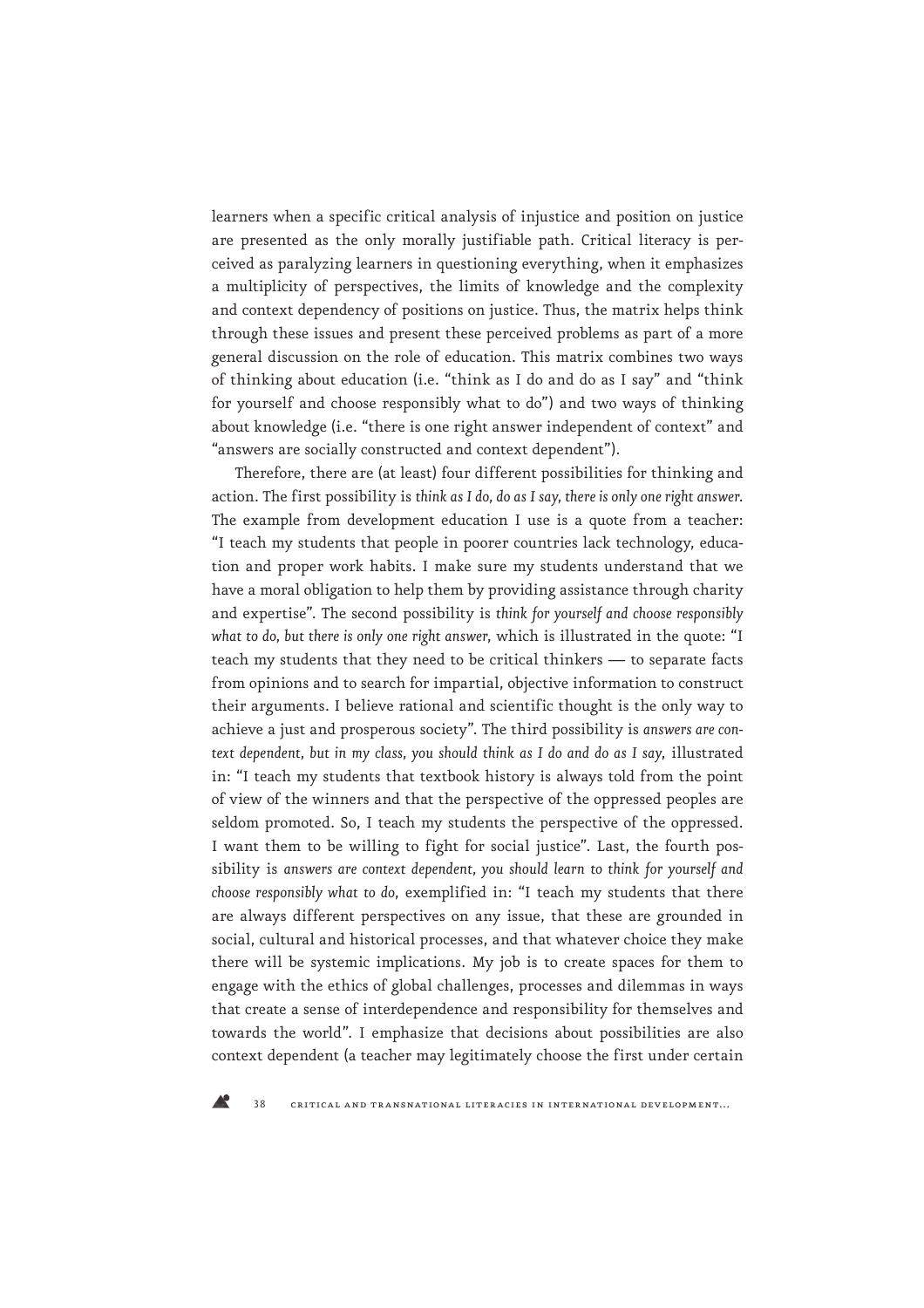circumstances), but that the fourth possibility has not been very common in formal Western schooling where the first and second possibilities have been dominant and also imposed or exported all over the world.

### TRANSNATIONAL LITERACY

Transnational literacy can be theorised as an extension of critical literacy (Brydon, 2004). Transnational literacy is a less popular term that is used more often in literary studies as a form of reading through "critical intimacy" that tries to curb superpower triumphalism by focusing on the acknowledgement of complicity as a productive step in analyses of the dynamics of globalisation (Spivak, 1999). Transnational literacy evokes a different approach to knowledge, an acute critique of the roots and effects of the circulation of global capital, and a deep suspicion of quick fixes. In education, I have defined it as a practice that challenges single stories of progress, development and human evolution. Given that single stories abound in these categories, transnational literacy is used to disrupt hegemonic forms of ethnocentrism that tend to frame the global imaginary reproduced in the media, in education and in our daily socialization. The book *Learning to Divide the World: Education at Empire's end* (Willinsky, 1998) can be described as an exercise in transnational literacy that shows the historical complicity of education in dividing the world between those who are perceived to be heading humanity towards a single story of progress, and those perceived to drag humanity down.

When introducing critical and transnational literacies in international development education, I choose scenarios that make evident dominant taken for granted perspectives about the benevolence of progress, charity and schooling in international engagements. One of the scenarios I use is a poster with pictures of children in need with the title "education for all can solve all problems". I use the idea of 'critical reading' to explore the context of production of that poster: what is the purpose of the poster, who created it and with what motives, where was it placed and why, how and why were pictures and words chosen, how is the reader manipulated through the language to think and act in certain ways? I use the idea of "transnational literacy" to start to open up questions related to complicity in harm at a very basic level, such as: who decides what problems and solutions are (in the poster, historically and in "our" context), what assumptions inform these decisions, how are unequal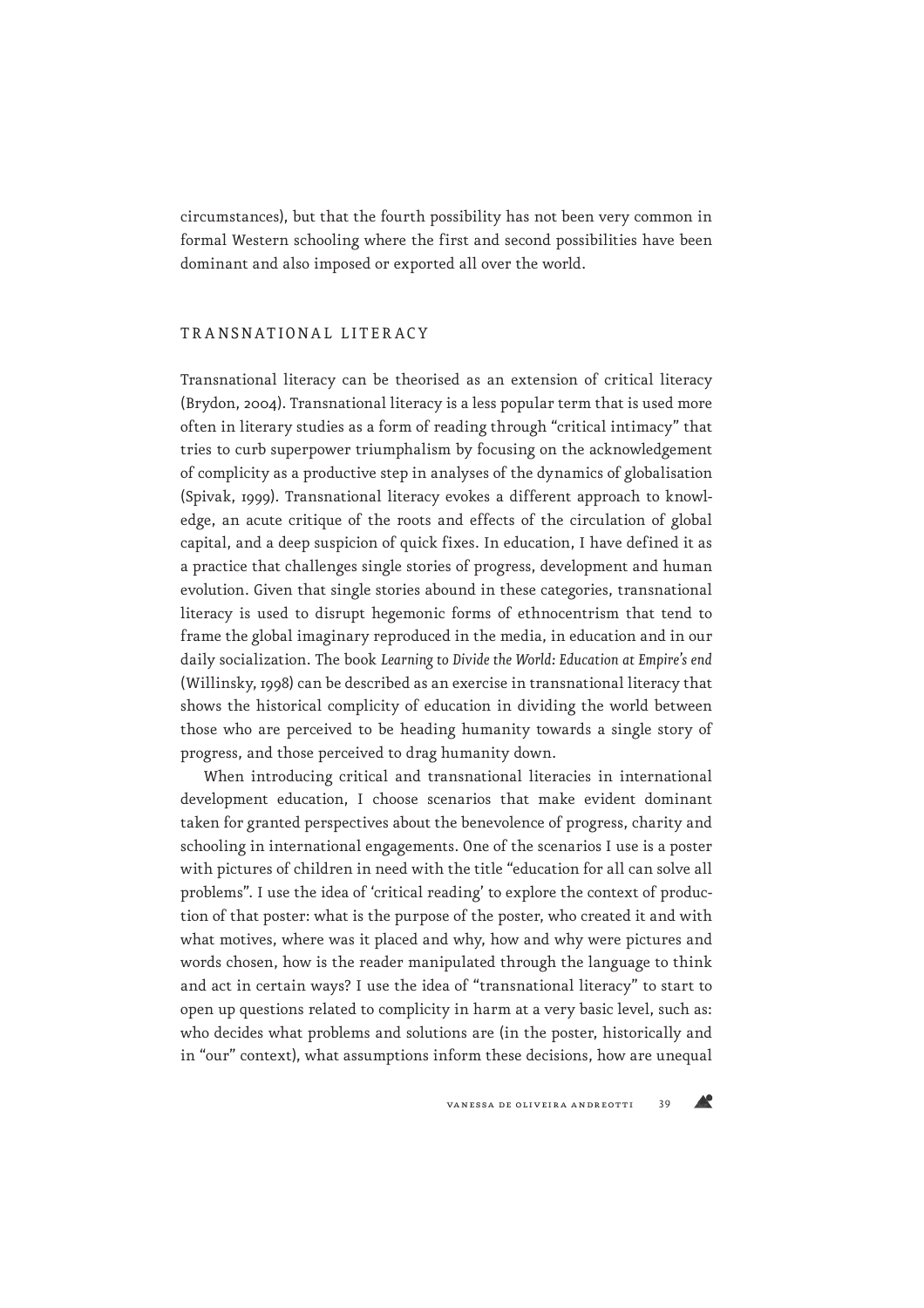relationships between donors and recipients reproduced through these significations, what other conceptualizations of problems and solutions could be designed by communities that have been historically subjugated in these relationships, and so on.

In terms of engagements with historically subjugated communities who may offer alternative perspectives on international development issues, in the Through Other Eyes Initiative (TOE), Lynn Mario de Souza and I developed a resource and framework of a critical and transnational literacies based on Spivak's ideas of learning to unlearn, learning to learn, learning to listen and learning to reach out (see Andreotti, 2011a; Andreotti & Souza, 2008; Souza & Andreotti, 2009). I have also framed critical and transnational literacies as educational responses to increasing complexity, uncertainty, diversity and inequality in contemporary societies related to two different conceptualizations of the "post-" in postmodernism (i.e. post- as 'after', and post- as questioning) (Andreotti, 2010b). These practices could prompt an educational process that would enable students to move from the desire for absolute certainties, fixed identities/communities, and predictable and consensual futures towards being comfortable with contingent and provisional certainties, complex and hybrid identities/communities and open co-created futures in the context of global education (Andreotti, 2010b).

More recently, I have been framing my own work on critical and transnational literacies in global citizenship and development education around the task of addressing recurrent patterns of relationships, flows and representations between over-exploited and over-exploiting communities. I have created the acronym "HEADS UP" to represent these patterns, which refer to common practices of engagements and education that are:

- **H**egemonic (justifying superiority and supporting domination);
- **E**thnocentric (projecting one view, one "forward", as universal);
- **A**historical (forgetting historical legacies and complicities);
- **D**epoliticised (disregarding power inequalities and ideological roots of analyses and proposals);
- **S**alvationist (framing help as the burden of the fittest);
- **U**n-complicated (offering easy solutions that do not require systemic change);
- **P**aternalistic (seeking affirmation of superiority through the provision of help) (Andreotti, 2012a, p. 2).

40 critical and transnational literacies in international development…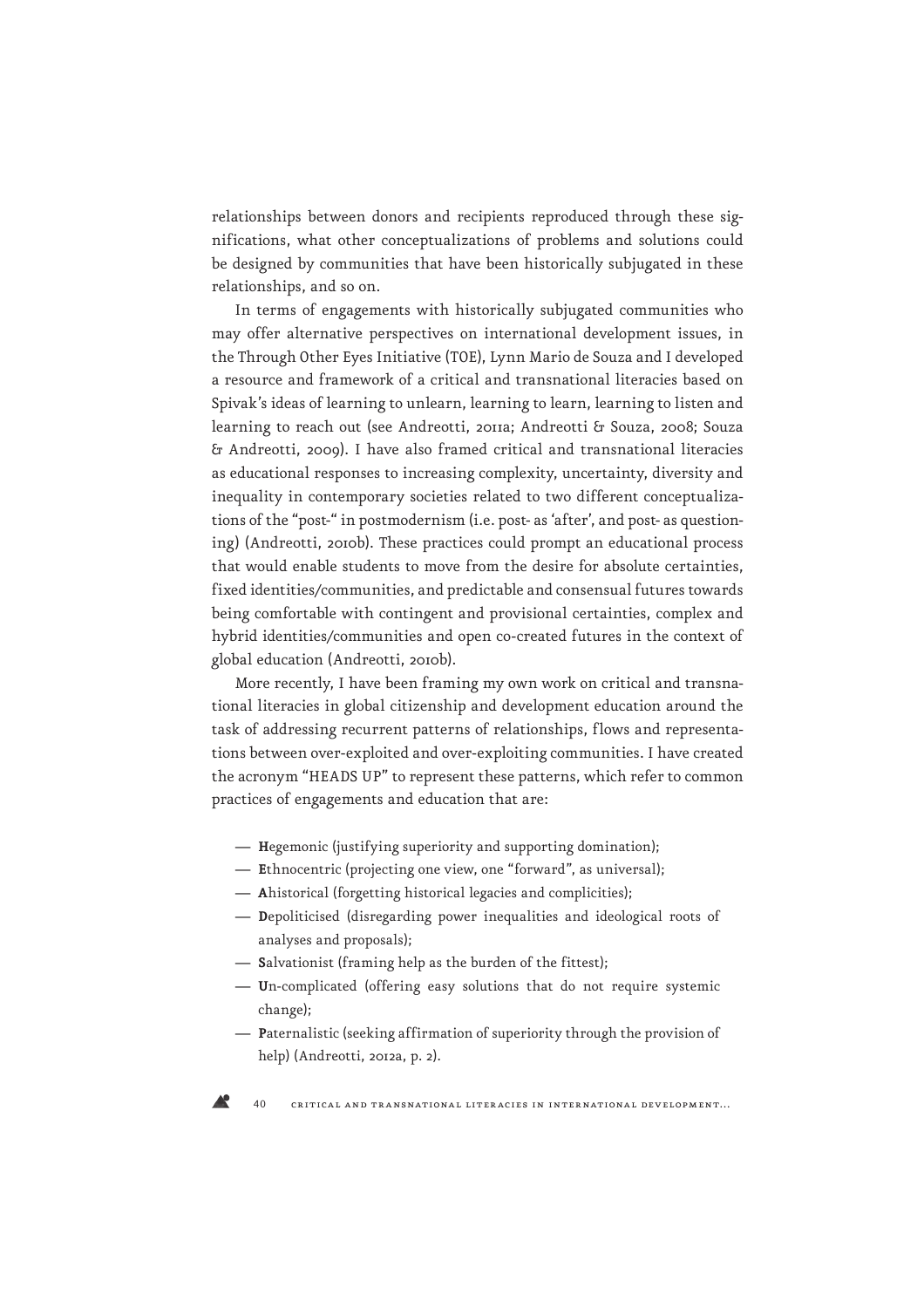I have put together a checklist of questions to help to identify each pattern in education (see Andreotti, 2012a) and also a list of questions that complicate further common/easy solutions for each of the patterns (see Andreotti, 2012b). At the heart of this work is the idea that education is about preparing myself and those I work with to enlarge possibilities for thinking and living together in a finite planet that sustains complex, plural, uncertain, interdependent and, unfortunately, deeply unequal societies. In order to do this, perhaps what is needed is an attitude of sceptical optimism or hopeful scepticism (rather than naïve hope or dismissive scepticism) in order to expand our inherited frameworks in terms of four educational priorities. First, it is necessary to understand and learn from repeated historical patterns of mistakes, in order to open the possibilities for new mistakes to be made. Second, we need to recognize how we are implicated or complicit in the problems we are trying to address. Third, we need to learn to enlarge our referents for reality and knowledge, acknowledging the gifts and limitations of every knowledge system and moving beyond polarized antagonisms towards agonistic solidarities (Andreotti, 2011b). Fourth, we must engage with more complex social analyses acknowledging that if we understand the problems and the reasons behind them in simplistic ways, we may do more harm than good.

In relation to the latter, it is also important for the field that these analyses are accessible and available to different discursive communities (e.g. academics, non-governmental organisation [NGO] practitioners, teachers and students). Therefore, work that translates and synthetizes discussions in different fields (e.g. politics, development, sociology, social movements) can be very useful and important in moving the debate in the field forward in a more organic way (see for example Andreotti, 2011b). The downside of translations and syntheses is that they simplify complex discussions and can create seemly fixed distinctions that do not correspond exactly to the shifting terrain they represent. Nevertheless, if used as a starting point for discussion (that is also open to critique), they are necessary tools in the creation of a tradition of responsible, non-exclusive, critical intellectual engagement in the field (see also Evans, Ingram, McDonald & Webber, 2009; Khoo, 2011; Marshall, 2011; Richardson, 2008). It is in this spirit that, in the third part of this article, I offer a new cartography which represents a revision of the popular distinction between soft and critical approaches to global citizenship education (Andreotti, 2006).

**AP**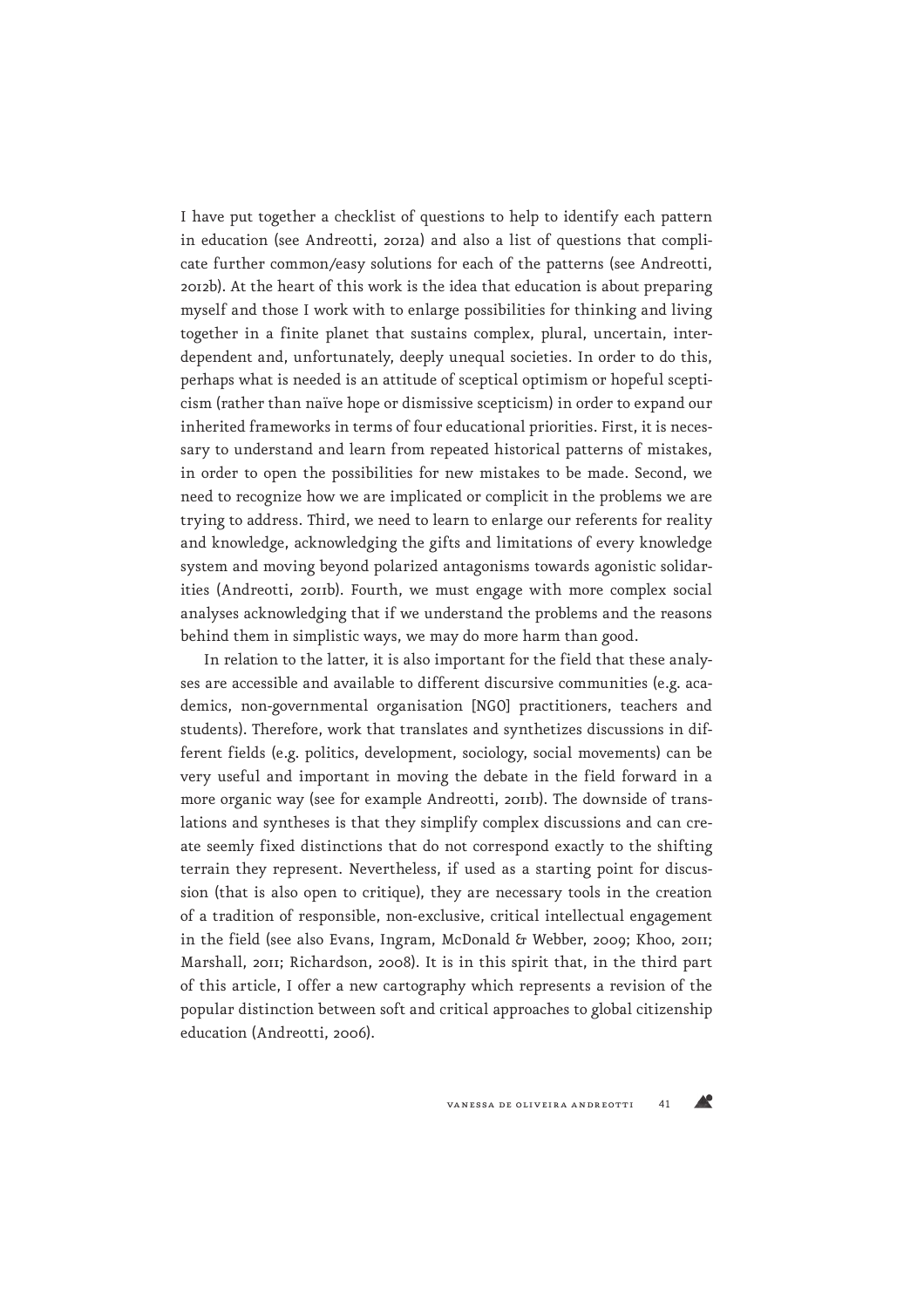## M A PPING NA R R ATIV ES AS A KEY CRITICAL LITERACY EXERCISE

Tracing narratives to collective "root" narratives (or meta-narratives) is a central exercise of the kind of critical and transnational literacies I advocate in this article. As an intellectual exercise, mapping discourses helps people clarify their own positions by making evident the ambivalence of signification (the fact that words mean different things in different contexts), and by promoting the productive identification of inherent assumptions, patterns, trends, differences, similarities, paradoxes, and contradictions between and within different worldviews. Mapping exercises can also help people to explore the problem spaces that generated the questions they are seeking answers for in order to check if they are still relevant or if questions have already changed (Scott, 1999). However, each mapping exercise is not neutral or transparent: as all interpretations are socially, culturally and historically situated, so is the "picture" presented by a map. Therefore, it is important to remember that maps are useful as long as they are not taken to be the territory that they represent and are used critically as a starting point of discussion.

The mapping exercise I present below establishes distinctions between a) technicist instrumentalist, b) liberal humanist, c) critical and post-critical, and d) "Other" narratives of society, education, development and diversity. I characterize the first three orientations as framed by, or in response to, modernist tenets. These narratives reproduce similar characteristics of privileging: anthropocentrism (putting "mankind" at the centre); teleology (aiming for a predefined outcome in terms of progress); dialectics (expecting a linear progression towards a synthesis); universal reason (the idea of a singular form of rationality); and the Cartesian subject (who believes that he can know himself and everything else objectively). I propose that these basic characteristics should not be seen as all good or all bad, but as historically situated, and potentially restrictive if *universalised as a single story* through social, political or educational institutions or projects, as they prevent the imagination of other possibilities.

The technicist instrumentalist root-narrative frames *social engineering as economic rationalization decided by experts*. This narrative can be seen at work in educational and development initiatives concerned with the creation of human capital for national economic growth in knowledge societies. From this perspective education is perceived as a way to maximise the performance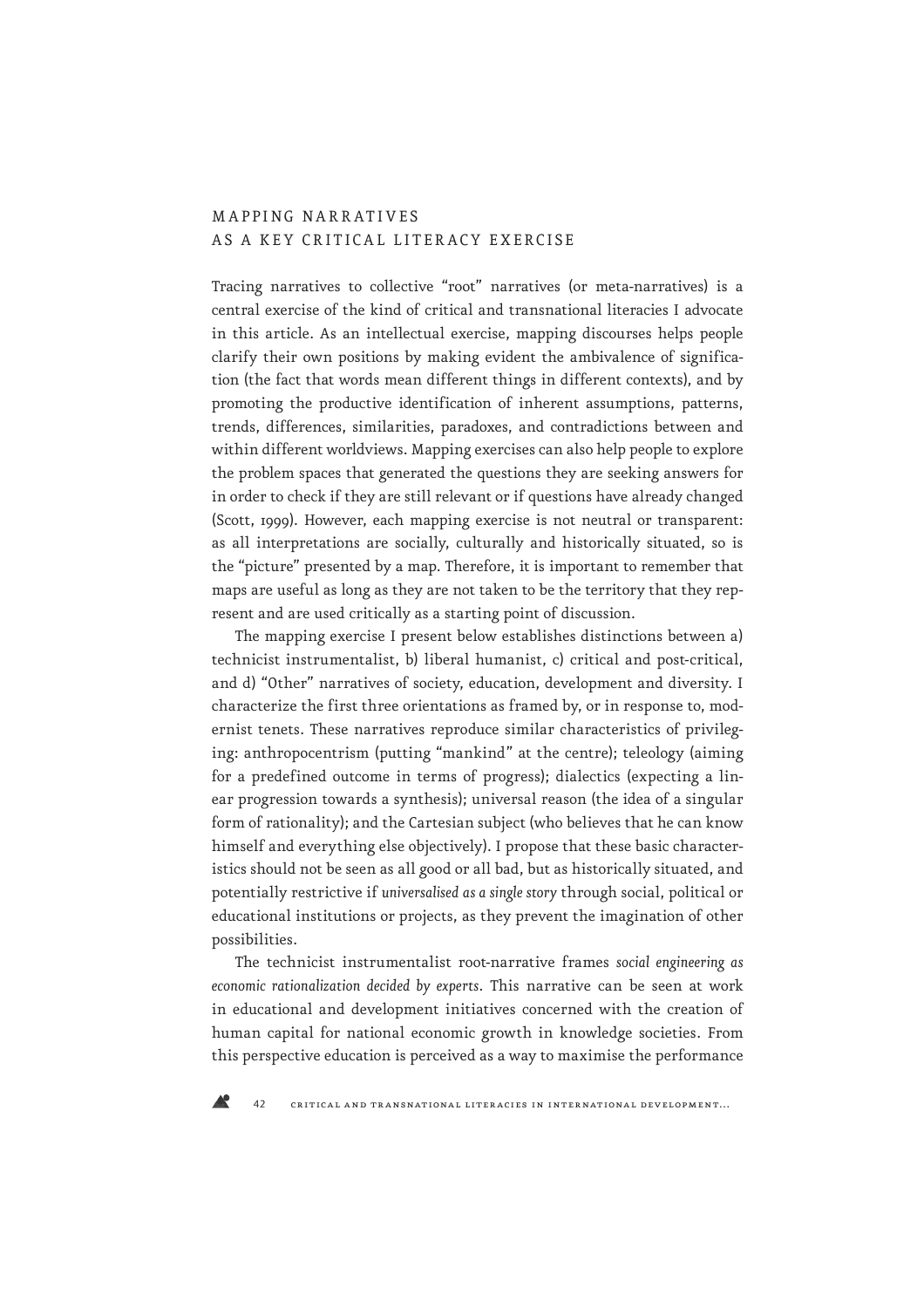of individuals in global markets driven by services and innovation, in order to improve their employability or entrepreneurial capacity with a view to contribute to their country's competitiveness in global economies. Economic growth is associated with the acquisition and accumulation of universal knowledge (in contrast, for example, to the explanation that economic growth is based on hegemonic control of means of production) and poverty is defined as a country's or an individual's deficit of knowledge, competencies and skills to participate in the global economy. The rationale for education is presented as a business case, as an individual responsibility of lifelong learning and adaptation to ever-changing economic contexts. From this perspective, global/development education, often associated with ideas of "social responsibility" involves the export of expertise from those heading the way in terms of economic development to those lagging behind. Engagements with other cultures are defined in relation to national interests, such as the protection of national labor markets, the expansion of consumer markets, and the perceived threat of unwanted immigration, creating a need for controlled and market oriented internationalization based on nationally defined objectives.

The root-narrative of liberal humanism frames social engineering as *human progress decided by national representatives*. From this perspective, education serves as enculturation into a national culture defined by its political or intellectual representatives, as well as an international culture perceived as an encounter between nationally defined groups of individuals primarily concerned with a combination of individual, national and humanitarian interests. What human progress looks like is decided by national representatives in supranational governance institutions like the United Nations, through a process of international consensus on key universal aims to be delivered by nation states, generally focusing on human rights, substantial freedoms or human capabilities. Thus, education should disseminate the international consensus on universal human progress defined in terms of access to education, healthcare, democracy and economic development. In this sense, obstacles to human progress become the focus of government agreed targets (such as the Millennium Development Goals), campaigns (like Education for All), and other charitable and humanitarian interventions which generally define help as the moral responsibility of those who are ahead in terms of international development.

Poverty is explained as a deficit in terms of human progress, therefore education becomes a vehicle for poverty eradication through partnerships

vanessa de oliveira andreotti 43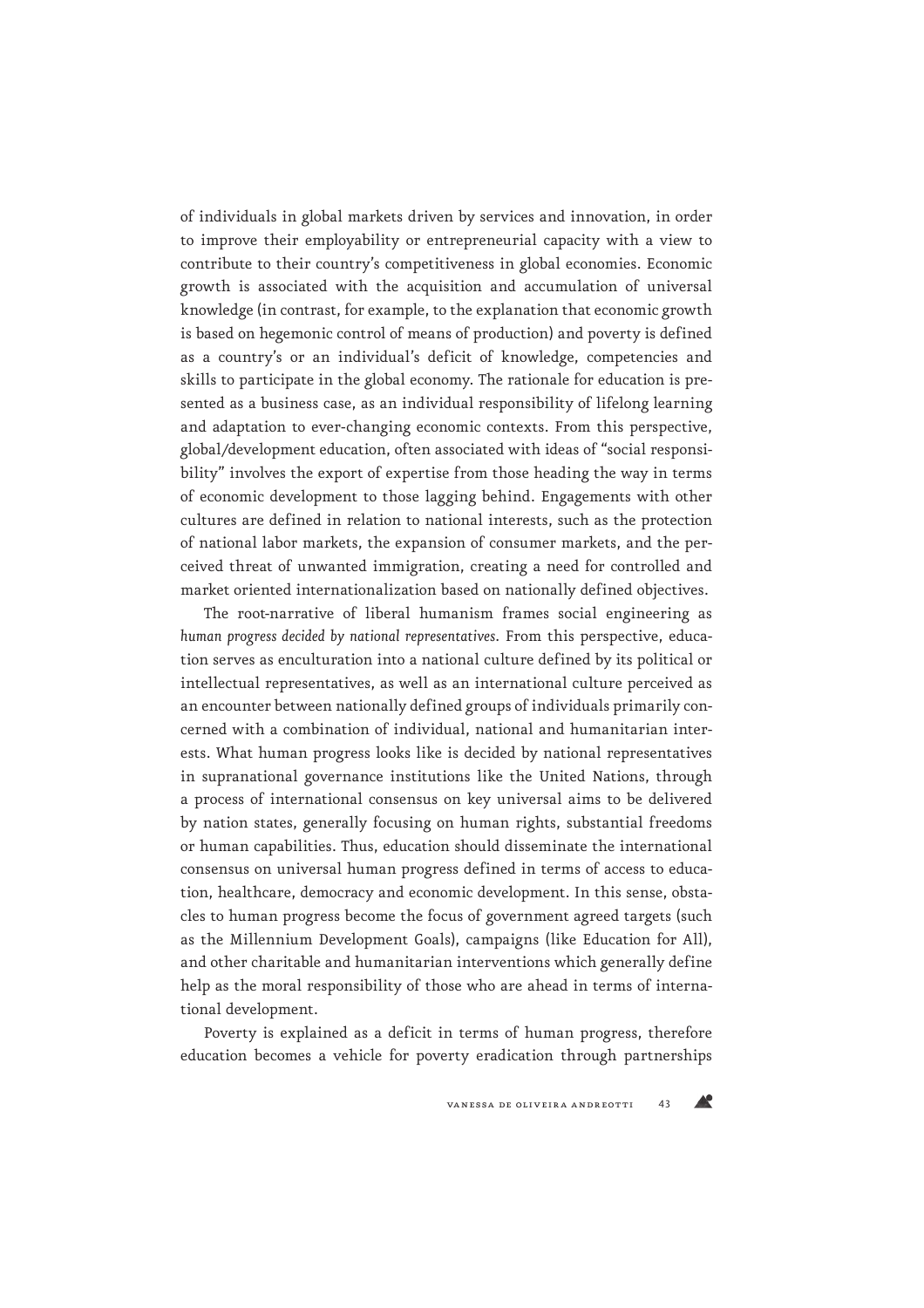between donors/dispensers and receivers of aid, knowledge, education, resources (e.g. books, computers, etc.), technical assistance, human rights, or volunteer labour. From this perspective, education is a means to prepare world leaders to bring order and progress for all (generally through education itself). Engagements with difference are also defined in national or ethnic terms: global learners are encouraged to acquire knowledge about different cultures/nationalities, including different perspectives, in order to be able to work with diverse populations towards common/consensual goals (predefined by national or supranational governance institutions). Therefore, different perspectives and critical engagement are welcome within pre-defined frameworks (i.e. as long as there is acceptance of human rights, specific ideas of development, progress, governance, etc.).

Critical and post-critical root-narratives frame *social engineering as fair distribution done by ordinary people* (rather than experts or representatives). These perspectives are based on a critique of both technicist instrumentalist and liberal humanist root-narratives highlighting injustices and inequalities created or maintained by their ideals and means of implementation. In terms of state governance, critical and post-critical narratives emphasize the complicity of initiatives based on economic or humanist ideals in the creation and maintenance of poverty and marginalization in order to sustain exponential compound economic growth and improvements in quality of life that benefit only small sections of the world population. A critical narrative (still drawing on humanism) focuses its critique on the primacy of economic growth imperatives in nation state agendas, as well as the erosion of autonomy and accountability of governments to their own populations due to lobbying carried out by elites and closer relationships with corporations. This type of critical humanism attempts to expand the notion of consensual human progress to include the rights of those who have historically been marginalized working against patriarchy, sexism, class divisions, racism and hetero-normativity (e.g. approaches grounded on critical pedagogy).

Post-critical narratives claim that the consensus on human progress, based on modern development, is manufactured by elites and imposed around the world as a form of imperialism that eliminates other conceptualizations and possibilities of progress and development, therefore, they challenge the idea of social engineering. Post-critical narratives will tend to focus on rationality, complex subjectivities, difficulties of representation (of hybrid and fluid communities/identities), intersectional violence, and agonism (rather than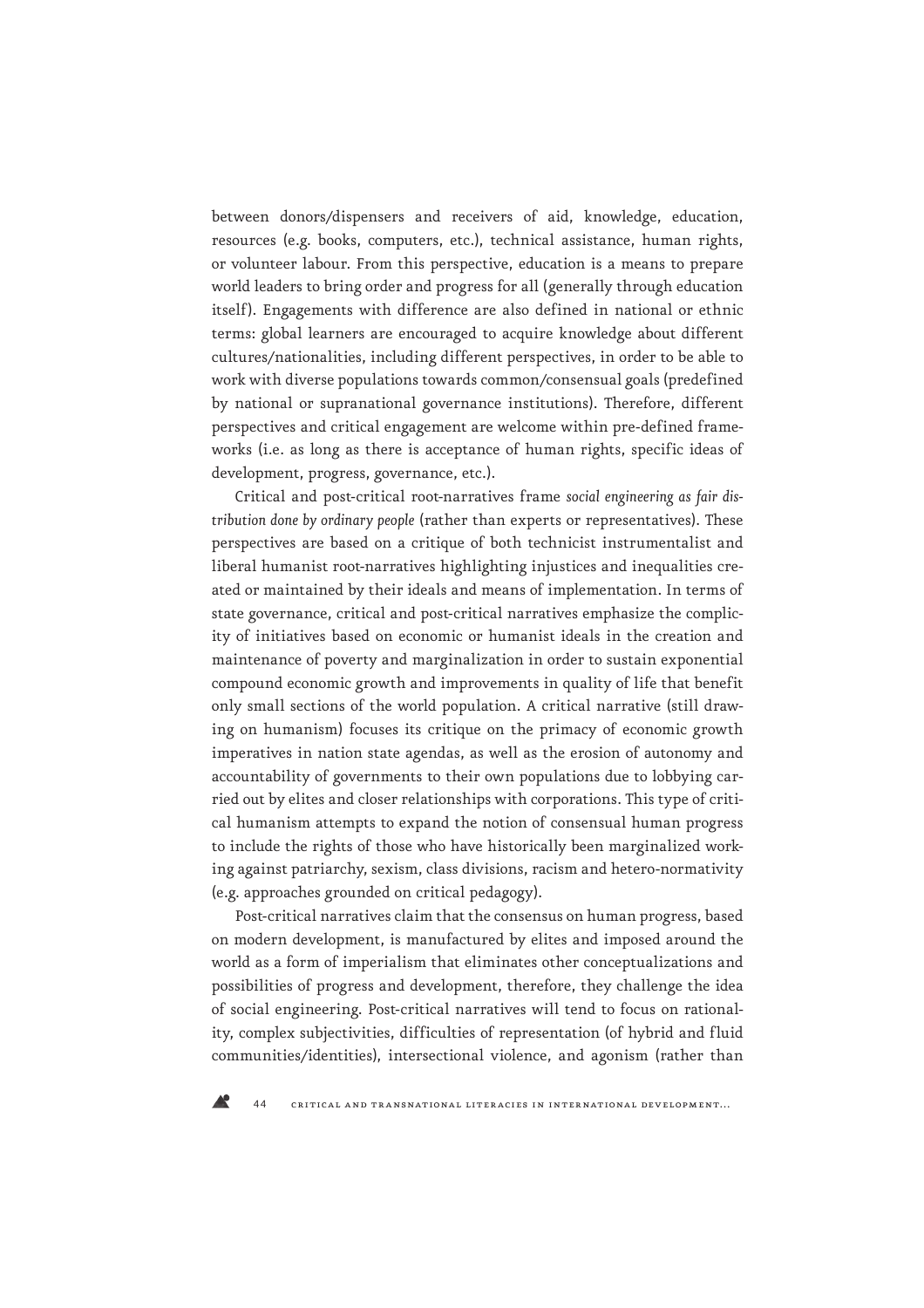antagonism) in politics. Education, from critical and post-critical perspectives, is concerned with the transformation of society and the creation of a new social order more inclusive of or led by those who have been silenced or exploited by the current dominant system — it involves an emphasis on critical social analyses of unequal power relations, distributions of labour and wealth (emphasized in critical narratives) and the politics of representation and knowledge production (emphasized in post-critical narratives). Education, therefore, is about the creation of a critical mass of people who could see and imagine beyond the limitations and oppression of the current system in order to bring a different reality into being. Engagement with difference involves listening to and empowering those who have been marginalised and insisting on the need for spaces of dissent where other alternatives can emerge. The World Social Forum, the Occupy Wall Street Movement, the Idle No More Movement in Canada, and the occupation of the Syntagma square in Athens are examples of initiatives based on critical narratives in civil society. Several educational initiatives inspired by anti-colonial, feminist and anti-oppressive movements since the 1960s also enact critical humanist ideals.

Through education in contemporary metropolitan and industrialised societies people are exposed to different degrees to the three configurations of thinking described so far. The common theme of social change as social engineering in the three configurations is also not a coincidence. All these narratives can be traced to common roots in the Renaissance, the Industrial Revolution, the Reformation, European colonialism and resistance to colonialism, and, particularly, the European Enlightenment. However, since these cultural, social and economic transitions have framed our ideas of what is good, ideal and normal, it is important to acknowledge our constitutive blindness to other forms of seeing, knowing and being in the world that do not fit what we can recognize through the frames of references we have become used to.

For this reason, I presented the fourth option "Other(s)" as a question mark, something that cannot be easily captured by our conditioned senses: non-anthropocentric, non-teleological, non-dialectical, non-universal and non-Cartesian possibilities. For people over-socialized in the first three options (i.e. most of us who have been schooled), these possibilities would be extremely difficult to even begin to identify or to experience. Thus, it may be more useful to present them as absences rather than categories. The closest and most intelligible example that I have of an "Other" narrative is that of a global education centre in Pincheq, a tiny village between Pisac and Cuzco in Peru (see below).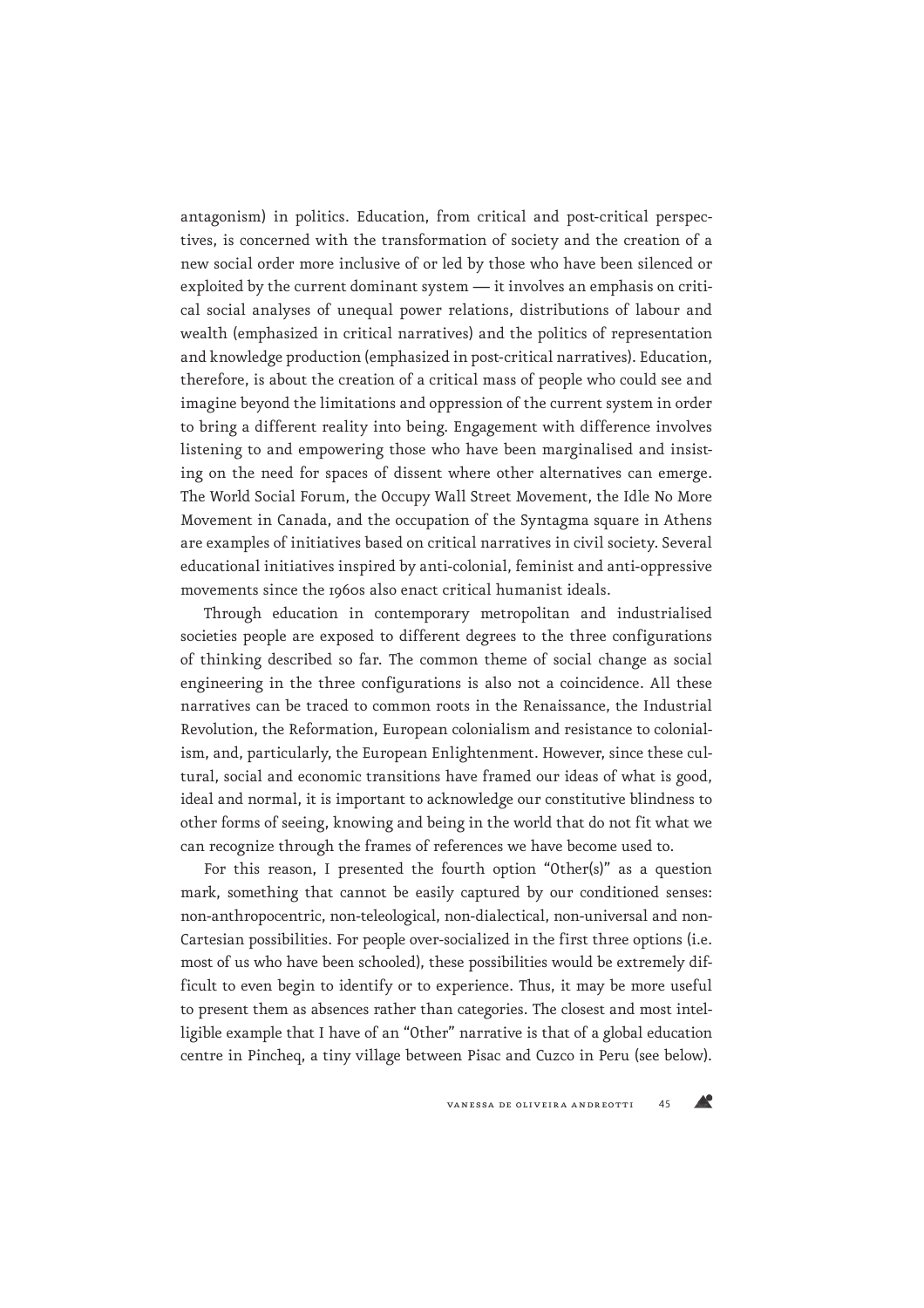Even though their principles for global education may seem self-evident and understandable, a deeper experiential cognitive-relational engagement with the metaphoric ontologies of that region would be necessary to unlock contingent meanings that are not obvious in what we can represent in writing (see Andreotti, Ahenakew & Cooper, 2011, 2012). I use this here to illustrate the limited nature of our interpretations (that always rely on inherited concepts) and the complexity and difficulty of translating and representing these worldviews outside of their contexts (e.g. if you think you "understand" this, think again), both of these preoccupations are key to critical literacy.

The Apu Chupaqpata Global Education Centre's Global Education Principles are:

- 1. The entire planet Earth (i.e. Pachamama) is my home and country, my country is my mother and my mother knows no borders.
- 2. We are all brothers and sisters: humans, rocks, plants, animals and all others.
- 3. Pachamama is a mother pregnant of another generation of non-predatory children who can cultivate, nurse, and balance forces and flows, and who know that any harm done to the planet is harm done to oneself.
- 4. The answers are in each one of us, but it is difficult to listen when we are not in balance, we hear too many different voices, especially in the cities.
- 5. The priority for life and education is balance: to act with wisdom, to balance material consumption, to learn to focus on sacred spiritual relationships, to work together with the different gifts of each one of us, with a sense of oneness. Our purpose is to learn, learn and learn again (in many lives) to become better beings.
- 6. There is no complete knowledge, we all teach, learn and keep changing: it is a path without an end. There is knowledge that can be known and described, there is knowledge that can be known, but not described and there is knowledge that cannot be known or described.
- 7. Our teachers are the Apus (the mountains-ancestors), Pachamama, the plants, what we live day by day and what has been lived before, the animals, our children, our parents, the spirits, our history, our ancestors, the fire, the water, the wind, all the different elements around us.
- 8. The serpent, the puma and the condor are symbols of material and nonmaterial dimensions, of that which can be known, of that which cannot be known or determined, and of the connections between all things.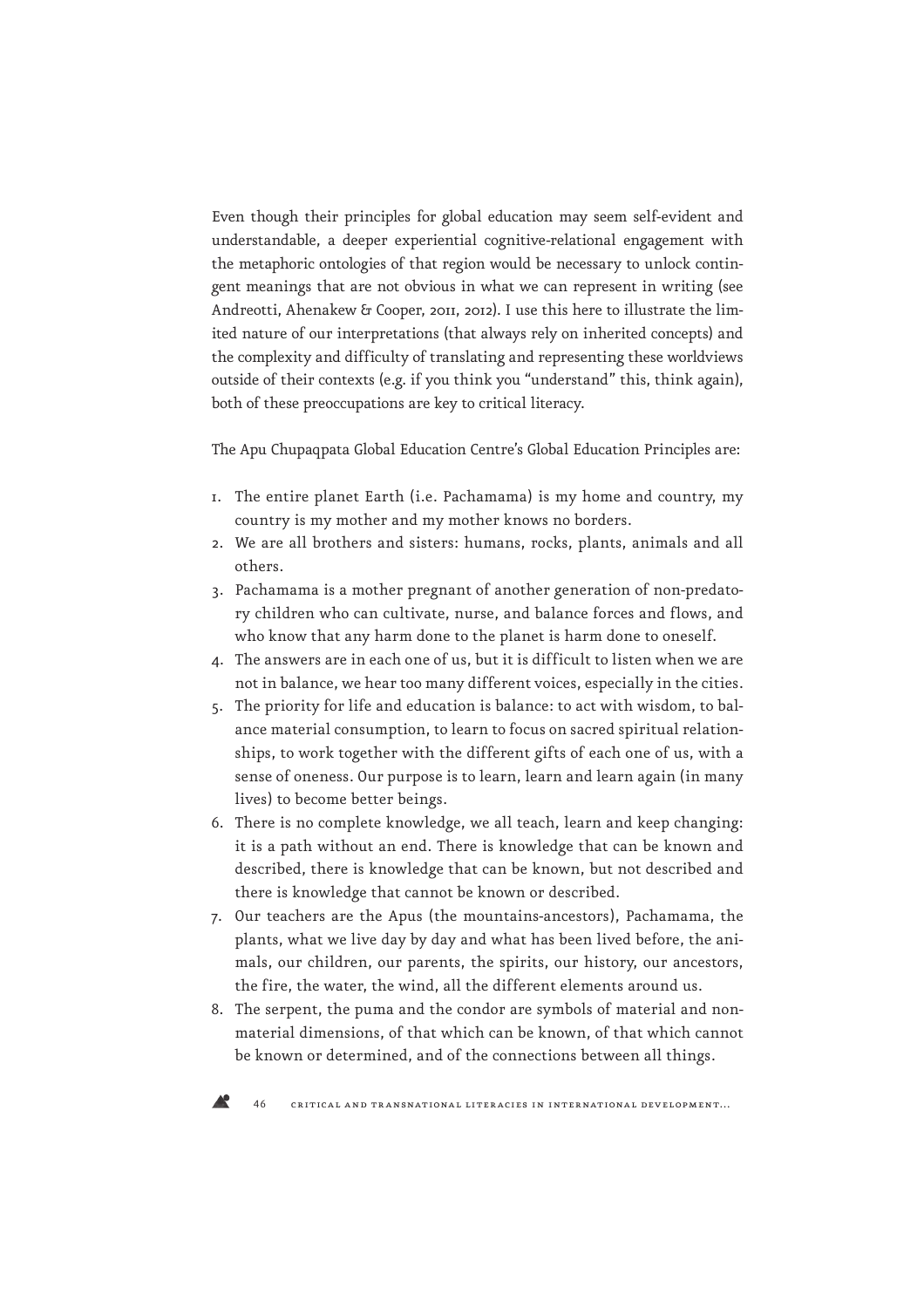- 9. The traditional teachings of generosity, of gratitude, and of living in balance that are being lost are very important for our children — it is necessary to recover them.
- 10. The world is changed through love, patience, enthusiasm, respect, courage, humility and living life in balance. The world cannot be changed through wars, conflicts, racism, anger, arrogance, divisions and borders. The world cannot be changed without sacred spiritual connections (Apu Chupaqpata Global Education Centre, 27/07/2012).

## CONCLUSION

I started this article with an overview of the ways I have used critical and transnational literacies in global citizenship and development education, particularly in the context of teacher education. I offered examples of how critical and transnational literacies may trigger new questions and directions in relation to global and development education in terms of how we can move beyond repeated problematic patterns of thinking and engagements and how we can start to approach increasing complexity, uncertainty, plurality and inequality in contemporary societies. I emphasized the importance of intellectual depth, of multiple and complex social analyses and of making these analyses accessible to different communities in order to build a strong foundation for the field. In the last part of the article, I presented a new heuristic that traces assumptions in three common sets of narratives in education and that frames a fourth set of narratives as a question mark, something that the related fields of global and development education should further engage with to pluralize knowledge in the present in order to pluralize the future.

#### acknowledgement

A previous version of this article was published as ANDREOTTI, V. (2014). Critical literacy: Theories and practices in development education. *Policy & Practice: A Development Education Review, 14* (Autumn), 12-32. Retrieved from http://www. developmenteducationreview.com/issue19-focus1.

 $\blacktriangle^{\circ}$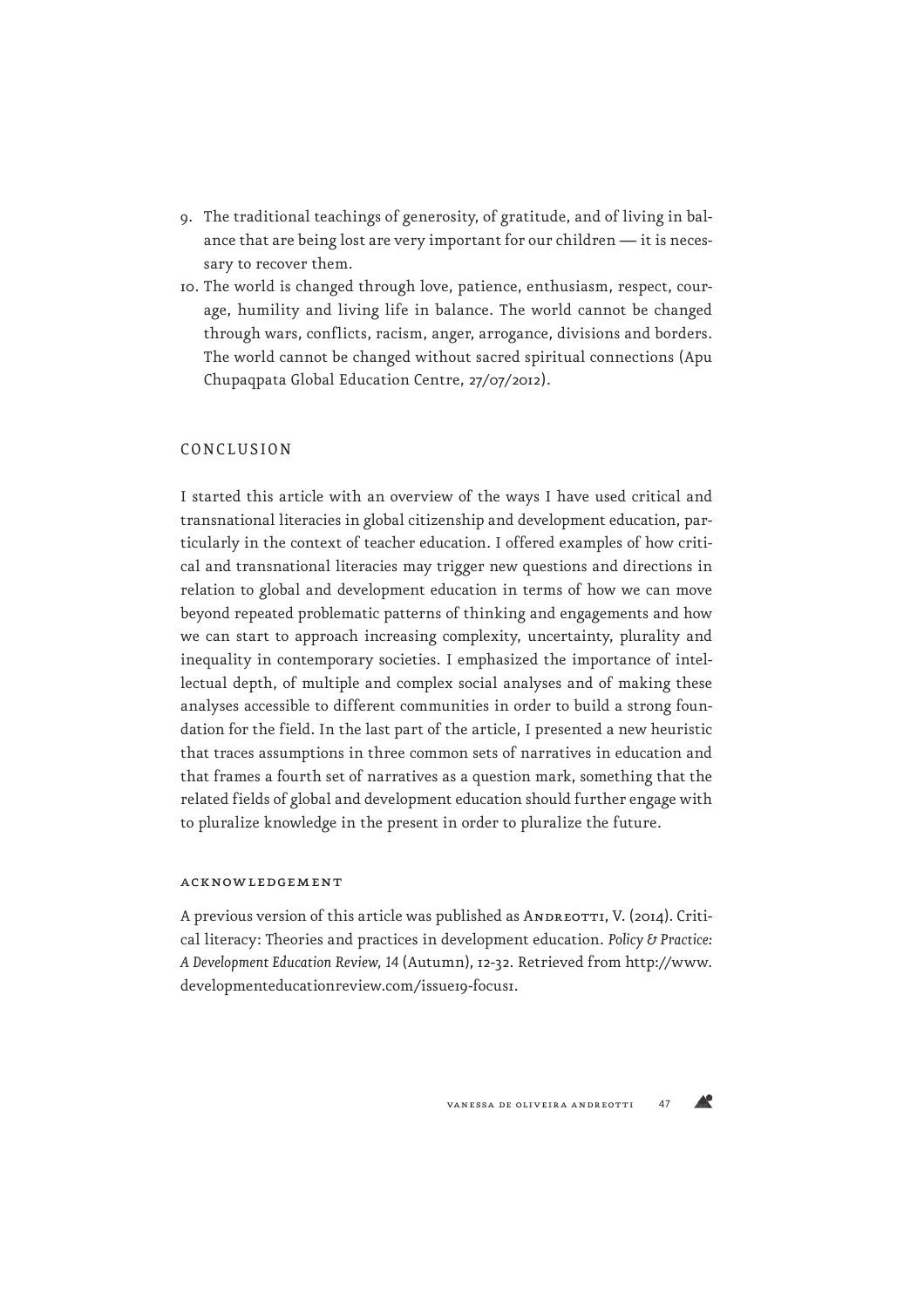#### REFERENCES

- Andreotti, V. (2006). Soft vs. critical global citizenship education. *Policy and Practice: A Development Education Review*, *3*, 40-51.
- ANDREOTTI, V. (2007). An ethical engagement with the Other: Gayatri Spivak on education. *Critical Literacy: Theories and Practices*, *1*(1), 69-79.
- ANDREOTTI, V. (2010a). Global education in the 21st century: Two different perspectives on the 'post-' of postmodernism. *International Journal of Development Education and Global Learning*, *2*(2), 5-22.
- ANDREOTTI, V. (2010b). Glimpses of a postcolonial and postcritical global citizenship education. In G. ELLIOTT, C. FOURALI & S. IssLER (Eds.), *Education for social change* (pp. 238-250). London: Continuum.
- Andreotti, V. (2011a). *Actionable postcolonial theory in education*. New York, NY: Palgrave Macmillan.
- ANDREOTTI, V. (2011b). Engaging the (geo)political economy of knowledge construction: Towards decoloniality and diversality in global citizenship education. *Globalization, Society and Education Journal*, *9*(3-4), 381-397.
- Andreotti, V. (2012a). HEADS UP: editor's preface. *Critical Literacy: Theories and Practices, 6*(1), 3-5.
- ANDREOTTI, V. (2012b). Education, knowledge and the righting of wrongs. *Other Education: the Journal of Educational Alternatives*, *1*(1), 19-31.
- ANDREOTTI, V. (2014). Conflicting epistemic demands in poststructuralist and postcolonial engagements with questions of complicity in systemic harm. *Educational Studies: A Journal of the American Educational Studies Association*, *50*(4), 378-397.
- ANDREOTTI, V., AHENAKEW, C., & COOPER, G. (2011). Epistemological pluralism: challenges for higher education. *AlterNative Journal*, *7*(1), 40-50.
- ANDREOTTI, V., AHENAKEW, C., & COOPER, G. (2012). Towards global citizenship education 'otherwise'. In V. de Oliveira Andreotti & L. de Souza (Eds.), *Postcolonial perspectives on global citizenship education* (pp. 221-238). New York: Routledge.
- ANDREOTTI, V., & SOUZA, L. (2008). Global learning in the knowledge society: four tools for discussion. *Journal of Development Education Research and Global Education*, *31*, 7-12.
- Bourn, D. (2011). Discourses and practices around development education: From learning about development to critical global pedagogy. *Policy & Practice: A Development Education Review, 13*(Autumn), 11-29. Retrieved from http://www.developmenteducationreview.com/issue13-focus1.

48 critical and transnational literacies in international development…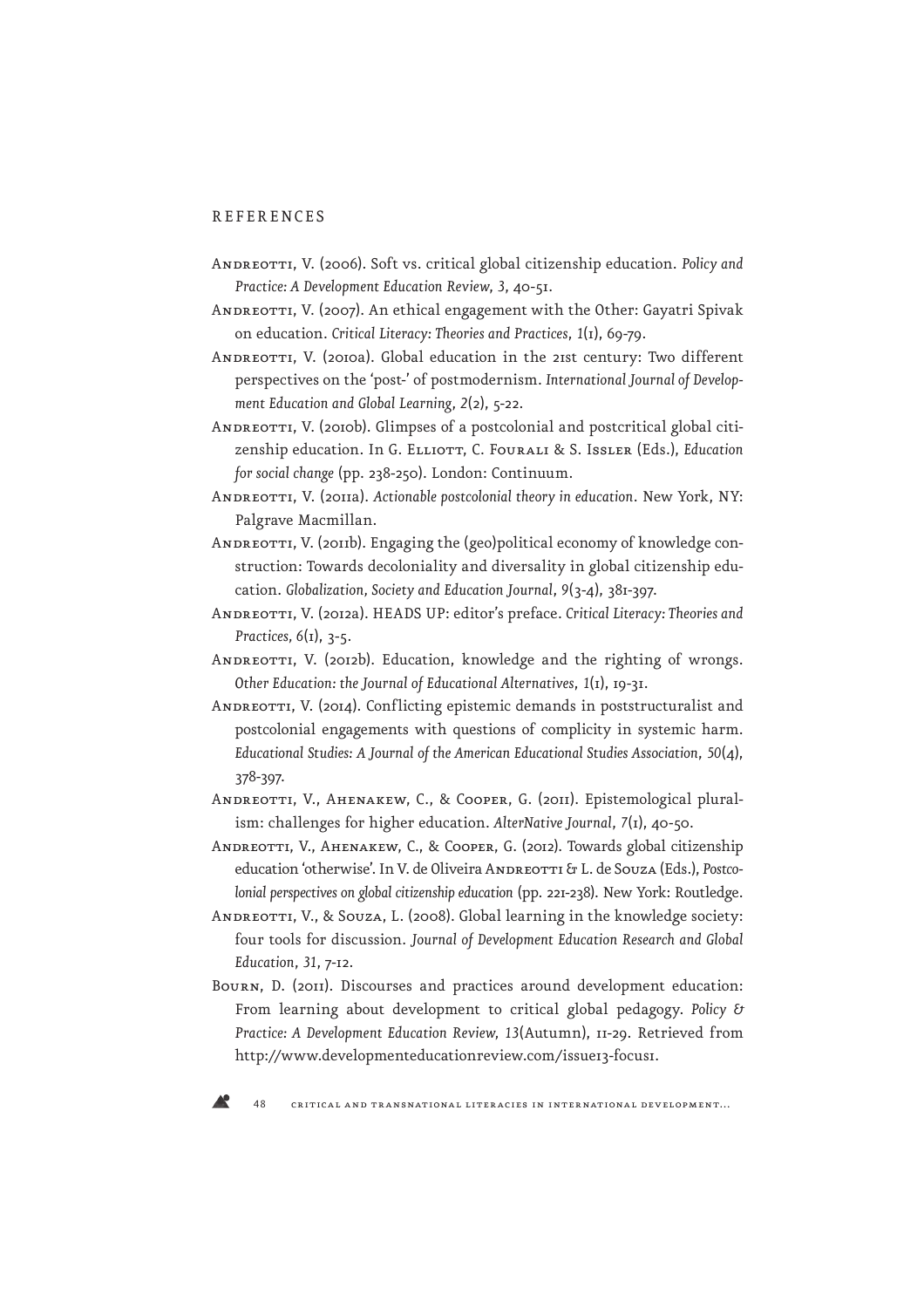- Bryan, A., & Bracken, M. (2011). *Learning to read the world? Teaching and learning about global citizenship and international development in post-primary schools*. Dublin: Irish Aid.
- BRYDON, D. (2004). Cross-talk, postcolonial pedagogy, and transnational literacy. In C. Sugars (Ed.), *Home-work: Postcolonialism, pedagogy, and canadian literature* (pp. 57-74). Ottawa: University of Ottawa Press.
- CERVETTI, G., PARDALES, M., & DAMICO, J. (2001). A tale of differences: Comparing the traditions, perspectives, and educational goals of critical reading and critical literacy. *Reading Online*, *4*(9). Retrieved from http://www. readingonline.org/articles/art\_index.asp?HREF=/articles/cervetti/index. html.
- Dobson, A. (2006). Thick cosmopolitanism. *Political Studies, 54*, 165-184.
- EVANS, M., INGRAM, L.A., MACDONALD, A., & WEBER, N. (2009). Mapping the "global dimension" of citizenship education in Canada: The complex interplay of theory, practice and context. *Citizenship Teaching and Learning, 5*(2), 17-34.
- Khoo, S. (2011). Exploring global citizenship and internationalisation in Irish and Canadian universities. *Globalisation, Societies, Education, 9* (03-Apr), 337- 353.
- Marshall, H. (2011). Instrumentalism, ideals and imaginaries: Theorising the contested space of global citizenship education in schools. *Globalisation, Societies and Education, 9*(3-4), 411-426.
- MARTIN, F. (2011). Global ethics, sustainability and partnership. In G. BUTT (Ed.), *Geography, Education and the Future* (pp. 206-222). London: Continuum Books.
- RICHARDSON, G. (2008). Conflicting imaginaries: Global citizenship education in Canada as a site of contestation. In M. O'SULLIVAN & K. РАSНВУ (Eds.), *Citizenship education in the era of globalization: Canadian perspectives* (pp. 53-70). Rotterdam, The Netherlands: Sense.
- SCOTT, D. (1999). *Refashioning futures: Criticism after postcoloniality*. Princeton, NJ: Princeton University Press.
- Souza, L., & ANDREOTTI, V. (2009). Culturalism, difference and pedagogy: lessons from indigenous education in Brazil. In J. Lavia & M. Moore (Eds.), *Cross-cultural perspectives on policy and practice: Decolonizing community contexts*  (pp. 72-85). London: Routledge.
- Spivak, G.C. (1999). *A critique of postcolonial reason: Toward a history of the vanishing present*. Cambridge: Harvard University Press.

vanessa de oliveira andreotti 49

 $\triangle^{\circ}$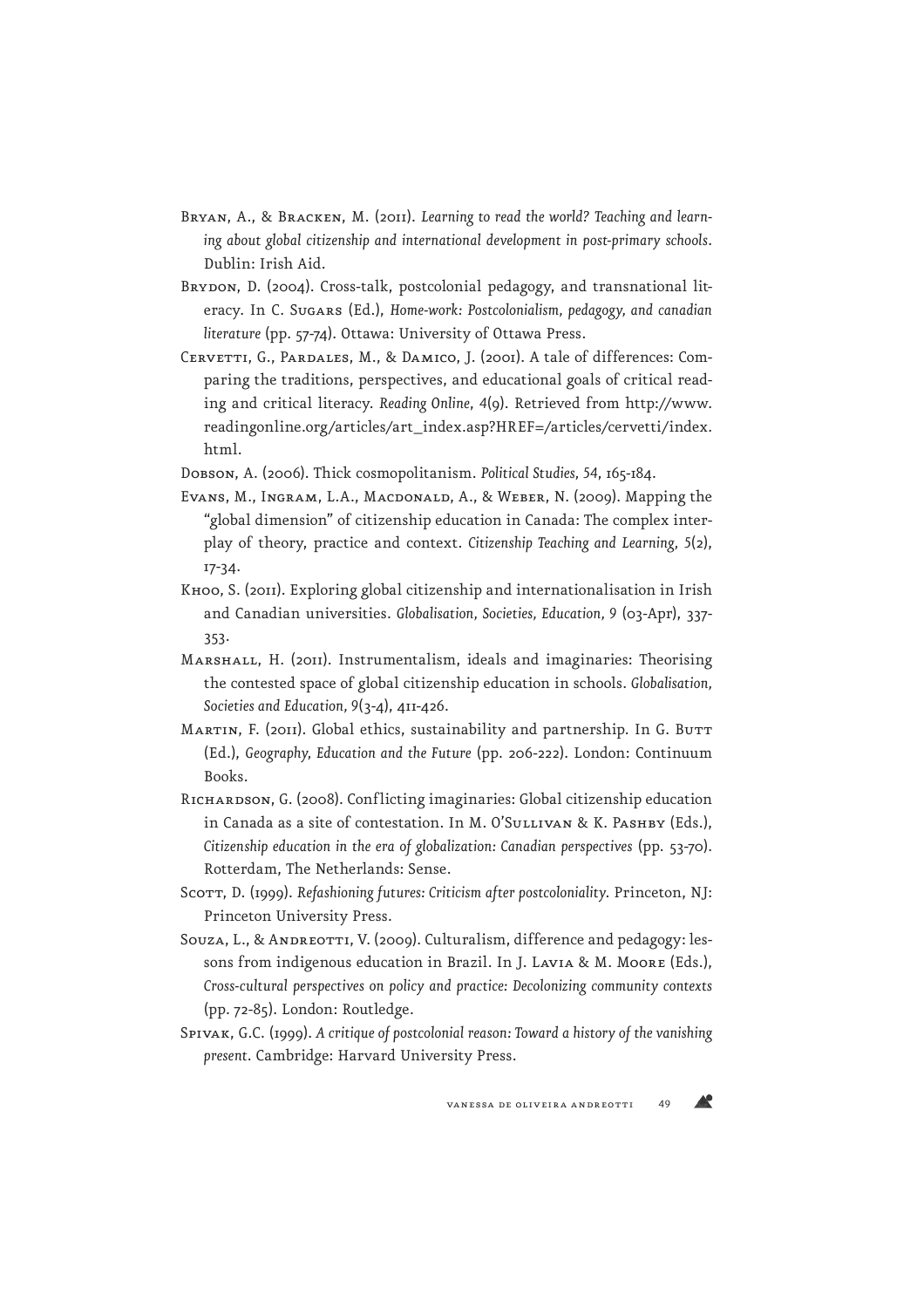Spivak, G. (2004). Righting wrongs. *The South Atlantic Quarterly*, *103*, 523-581.

- VARE, P., & SCOTT, W. (2007). Learning for a change: Exploring the relationship between education and sustainable development. *Journal of Education for Sustainable Development*, *1*(2), 191-198.
- Willinsky, J. (1998). *Learning to divide the world: Education at empire's end*. Minneapolis: University of Minnesota Press.

**Received:** December 8, 2014 **Final version received:** December 22, 2014 **Published online:** December 29, 2014

\*



50 critical and transnational literacies in international development…